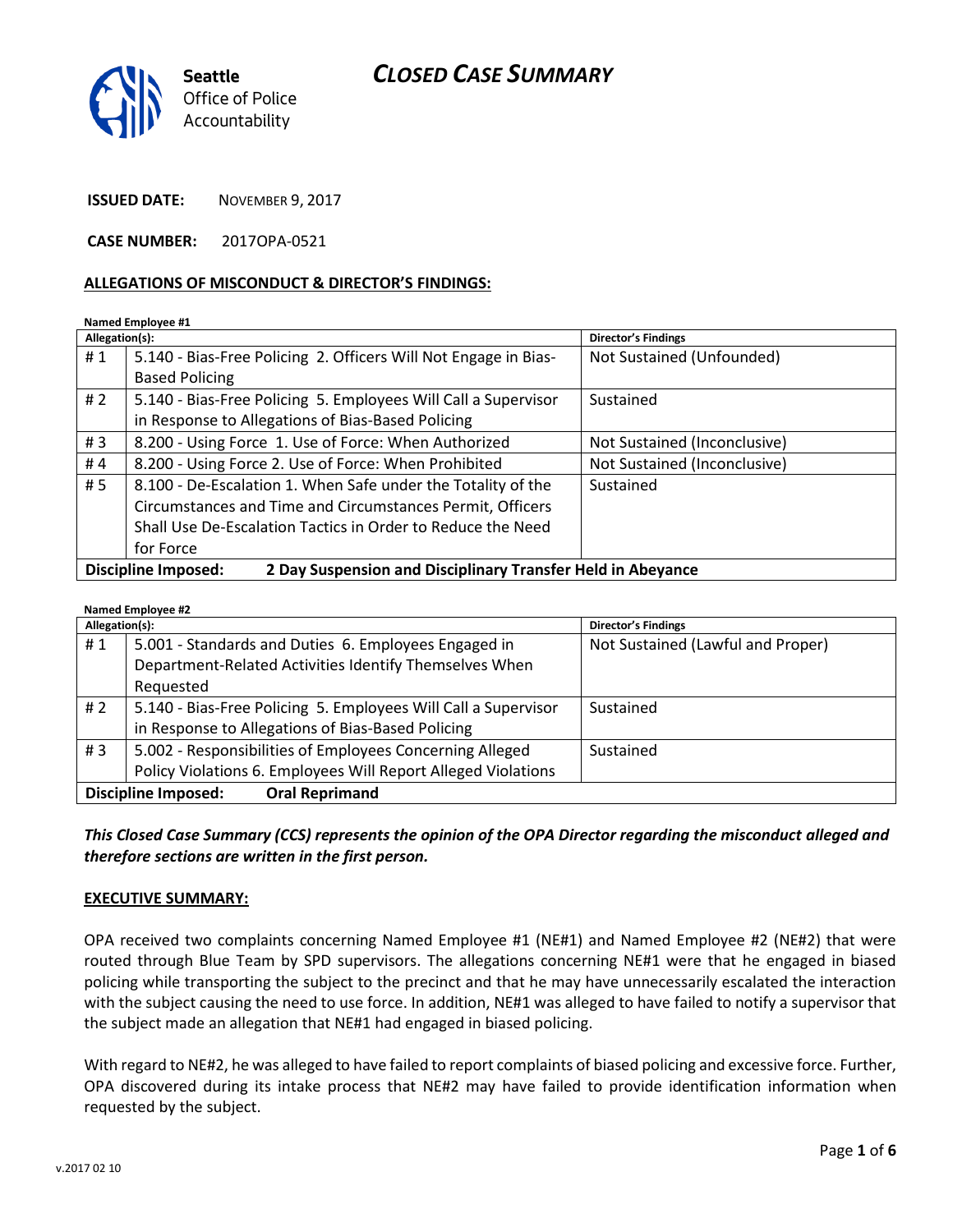

OPA CASE NUMBER: 2017OPA-0521

#### **ANALYSIS AND CONCLUSIONS:**

**Seattle**

*Office of Police Accountability*

#### **Named Employee #1 - Allegation #1 5***.140 - Bias-Free Policing 2. Officers Will Not Engage in Bias-Based Policing*

SPD policy prohibits biased policing, which it defines as "the different treatment of any person by officers motivated by any characteristic of protected classes under state, federal, and local laws as well other discernible personal characteristics of an individual." (SPD Policy 5.140.) This includes different treatment based on the race of the subject. (See id.)

The subject alleged that NE#1 engaged in biased policing and, specifically, that NE#1 used several racially derogatory terms towards him. As a starting point, it is clear that the subject's arrest was based on abundant probable cause. There is no evidence that the arrest was, instead, effectuated based on the subject's race. Moreover, virtually the entirety of the interaction between NE#1 and the subject was captured on In-Car Video (ICV). None of the biased statements alleged to have been said by NE#1 appear on that video.

For these reasons, I recommend that this allegation be Not Sustained – Unfounded.

Recommended Finding: **Not Sustained (Unfounded)**

#### **Named Employee #1 - Allegation #2**

*5.140 - Bias-Free Policing 5. Employees Will Call a Supervisor in Response to Allegations of Bias-Based Policing*

During his transport from the place of his arrest to the precinct, the subject asked NE#1 whether he was being arrested because he was Black. The subject further accused NE#1 of being racist and a bigot (I note that the subject, himself, used racial slurs against NE#1).

SPD Policy 5.140-POL-5 requires that "[i]f a person alleges bias-based policing, the employee shall call a supervisor to the scene to review the circumstances and determine an appropriate course of action. The policy further states that: "For the purposes of this policy, an allegation of bias-based policing occurs whenever, from the perspective of a reasonable officer, a subject complains that he or she has received different treatment from an officer because of any discernable personal characteristics…" (SPD Policy 5.140-POL-5.)

While NE#1 reported the force he applied to a sergeant, he failed to inform anyone of the statements made by the subject concerning bias. NE#1 stated that he did not hear the subject say that he was being arrested because he was Black, but did hear the subject call him a racist and a bigot. NE#1 contended that he did not construe the latter statements as alleging biased policing. I disagree. I find that these statements were clear and explicit, and ones that any reasonable officer would have interpreted as alleging bias.

As such, I recommend that this allegation be Sustained.

Recommended Finding: **Sustained**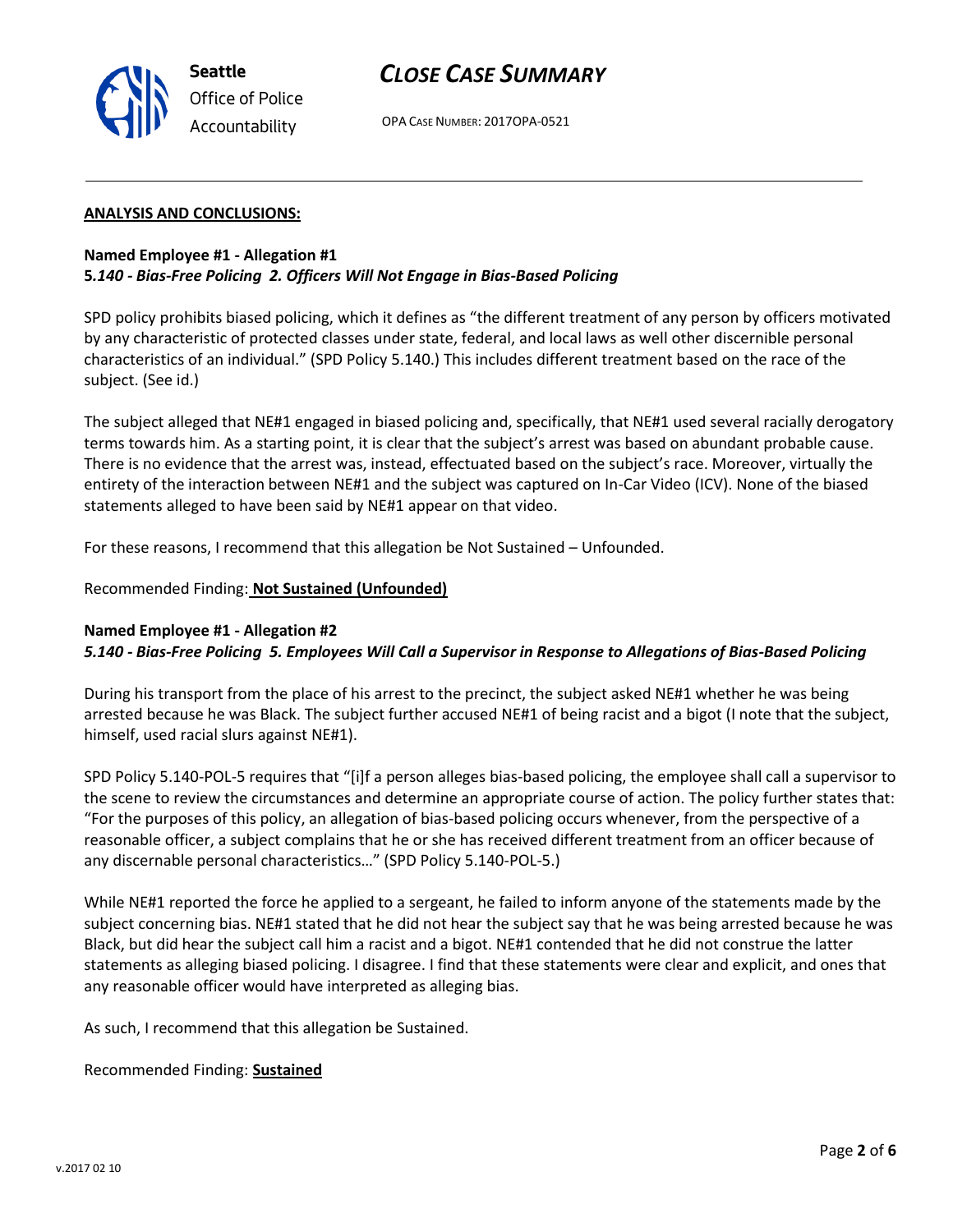

OPA CASE NUMBER: 2017OPA-0521

# **Named Employee #1 - Allegation #3** *8.200 - Using Force 1. Use of Force: When Authorized*

SPD Policy 8.200(1) requires that force used by officers be reasonable, necessary and proportional. Whether force is reasonable depends "on the totality of the circumstances" known to the officers at the time of the force and must be balanced against "the rights of the subject, in light of the circumstances surrounding the event." (SPD Policy 8.200(1).) The policy lists a number of factors that should be weighed when evaluating reasonableness. (*See id*.) Force is necessary where "no reasonably effective alternative appears to exist, and only then to the degree which is reasonable to effect a lawful purpose." (*Id*.) Lastly, the force used must be proportional to the threat posed to the officer. (*Id*.)

As discussed below, NE#1 failed to de-escalate the situation prior to using force. Accordingly, the question here is whether the initial failure to de-escalate causes any force later used to be inconsistent with policy. On one hand, it could be argued that had NE#1 de-escalated, the likelihood of force being required would have been less. Thus, any force ultimately used due to the failure to de-escalate could be deemed per se unnecessary and, thus, inconsistent with policy. On the other hand, it could be argued that, even though there was a failure to de-escalate, the force ultimately used should be evaluated standing alone and on its own merits. This is particularly the case where, as here, it cannot conclusively be determined that force would not have been used *but for* the failure to de-escalate. I tend to agree with this latter approach and apply that approach to my evaluation of the force used by NE#1.

Ultimately, I find that it is inclusive whether the force was reasonable, necessary and proportional. Based on NE#1's account, when he took the subject out of the patrol vehicle, the subject appeared prepared to assault NE#1 but did not do so. When the subject was standing outside of the patrol vehicle, he spun to face NE#1 and appeared to be getting ready to spit on NE#1. NE#1 reported that he pushed the subject towards the doorway near the entrance into the precinct. He placed the subject into a corner with his right shoulder pinned against the wall. NE#1 used his left hand and arm to keep the subject's head pointed away from his direction and to prevent the subject from spitting on him. With his right hand, NE#1 stated that he was able to open the door to the precinct. The subject then spit a large amount of phlegm on the ground. NE#1 then released the subject from the wall and then pushed the subject's head down so that the subject's body was leaned over. NE#1 indicated that he then moved the subject into the holding cell.

When interviewed by a sergeant at the precinct, and again when interviewed by OPA, the subject said that NE#1 shoved and banged his head against the wall. The subject further stated that, when NE#1 did so, NE#1 also stepped on the subject's ankle, injuring him. The subject said that he felt dizzy as a result of his head hitting the wall. He was transported to Harborview Medical Center where he received x-rays. Notably, in the arrest screening, the sergeant did not notice any observable injuries on the subject's person. No injuries are readily identifiable on the holding cell video, and the subject does not appear to be acting in a manner to suggest that he was dizzy or otherwise disoriented.

If the force occurred as described by NE#1, it was likely within policy. If, however, NE#1 slammed the subject's head into a wall, it was not. Ultimately, the video does not capture the entirety of their physical confrontation and, as such, I cannot conclusively determine whether the force used was within or outside of policy.

For these reasons, I recommend that this allegation be Not Sustained – Inconclusive.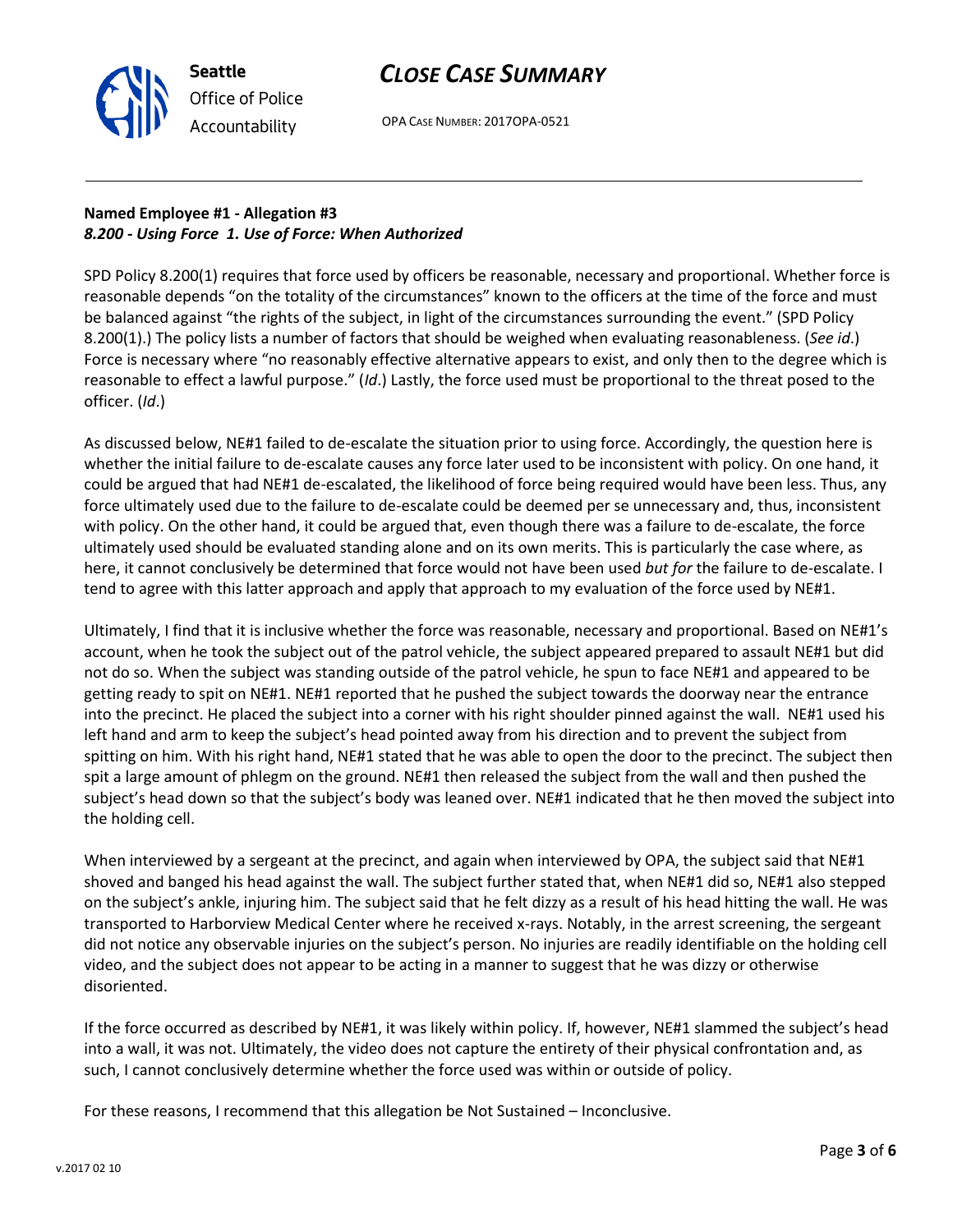OPA CASE NUMBER: 2017OPA-0521

Recommended Finding: **Not Sustained (Inconclusive)**

**Seattle**

*Office of Police Accountability*

### **Named Employee #1 - Allegation #4** *8.200 - Using Force 2. Use of Force: When Prohibited*

In addition to the general rules governing the use of force, SPD Policy 8.200(2) specifically prohibits the use of force on subjects in handcuffs "except in exceptional circumstances when the subject's actions must be immediately stopped to prevent injury…"

As described above, I cannot conclusively determine whether the force used by NE#1 violated this section of the policy. Even though the subject was handcuffed, the force described by NE#1 would have likely been reasonable to effectuate the lawful purpose of preventing the subject from spitting on NE#1. It further would have been necessary and proportional. However, if NE#1 slammed the subject's head against the wall, the result would be different.

Given this conclusion, I recommend that this allegation be Not Sustained – Inconclusive.

### Recommended Finding: **Not Sustained (Inconclusive)**

#### **Named Employee #1 - Allegation #5**

### *8.100 - De-Escalation 1. When Safe under the Totality of the Circumstances and Time and Circumstances Permit, Officers Shall Use De-Escalation Tactics in Order to Reduce the Need for Force*

SPD Policy 8.100(1) states that "when safe under the totality of the circumstances and when time and circumstances permit, officers shall use de-escalation tactics in order to reduce the need for force." De-escalation techniques include, but are not limited to: "avoidance of physical confrontation, unless immediately necessary"; "using verbal techniques, such as Listen and Explain with Equity and Dignity (LEED) Training, to calm an agitated subject and promote rational decision making"; and "calling extra resources to assist or officers to assist." (SPD Policy 8.100(1).)

Here, NE#1 failed to de-escalate the situation. While transporting the subject to the precinct, NE#1 engaged in an on-going verbal dispute with the subject. This dispute is described fully in the Case Summary for this investigation. As a result of this back-and-forth argument, which involved NE#1 and the subject talking over each other with elevated voices, the subject became more and more agitated. NE#1 did not used any verbal techniques to try to deescalate the situation. Indeed, he did the opposite. For example, when NE#1 and the subject arrived at the precinct and NE#1 went to take him out of the car, NE#1 stated: "are you going to assault me, are you going to assault me, get out…" It is unclear why NE#1 found it necessary to engage with the subject in such a manner. The result of this was to take an already heightened situation and make it even more so. Moreover, through his failure to de-escalate the situation, NE#1 increased rather than avoided the likelihood that force would be needed. Lastly, given the escalation of the situation, NE#1 should have called for extra officers or resources upon arrival at the precinct. He could have kept the subject sitting in the car while he did so, which would have perhaps allowed the subject time to calm down. However, NE#1 did not do so and instead became involved in a physical confrontation with the subject.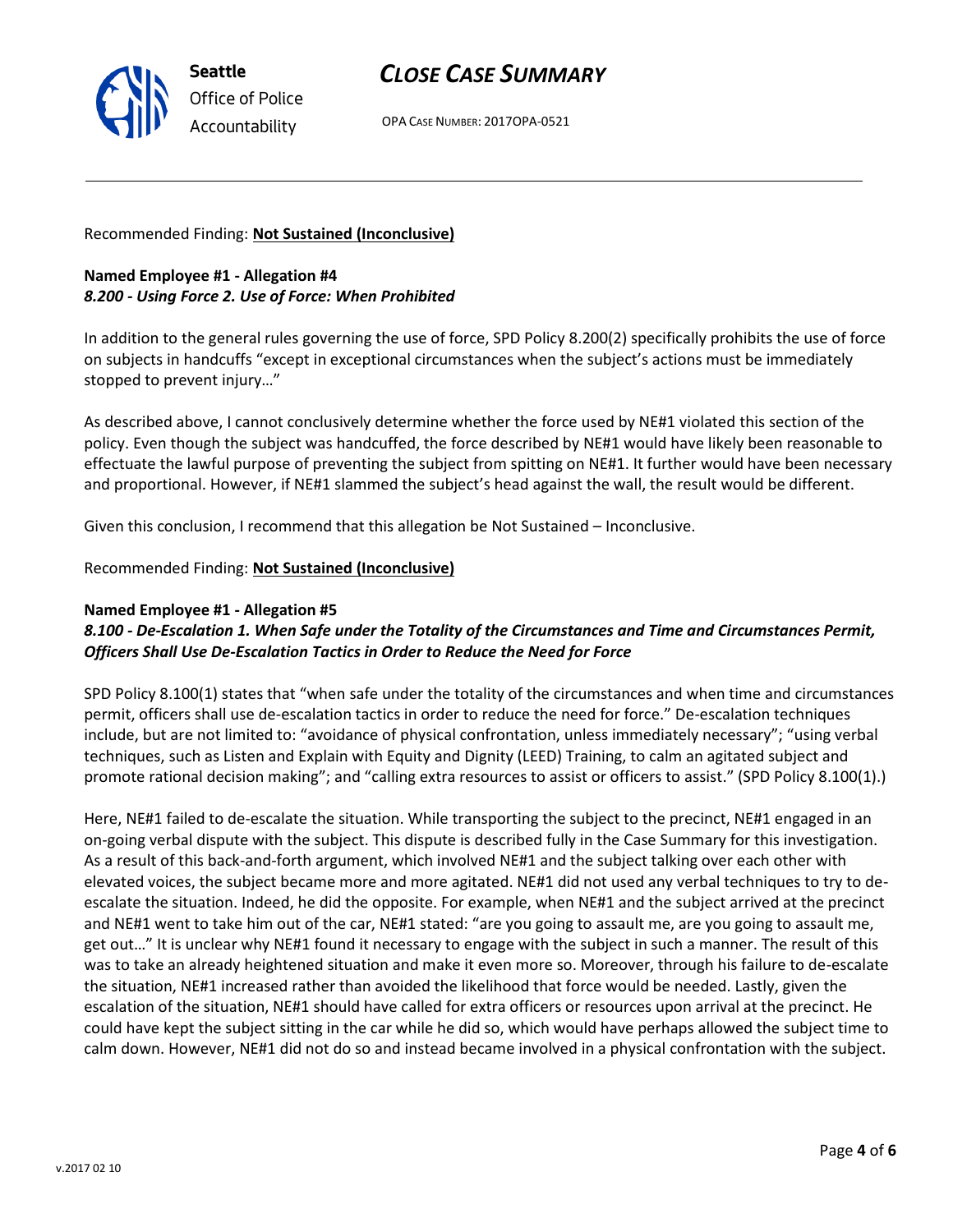

OPA CASE NUMBER: 2017OPA-0521

The purpose of de-escalation is to help minimize the likelihood that force will be needed. Here, NE#1 had more than enough time to de-escalate this situation and it was safe and feasible to do so under the circumstances. NE#1's failure to do so violated SPD policy.

In making this determination I note that the entirety of NE#1's chain of command found that he failed to de-escalate and disapproved his force. I agree and I commend the chain of command for engaging in a thorough, objective and critical review of the use of force in this case.

For these reasons, I recommend that this allegation be Sustained.

Recommended Finding: **Sustained**

### **Named Employee #2 - Allegation #1**

## *5.001 - Standards and Duties 6. Employees Engaged in Department-Related Activities Identify Themselves When Requested*

SPD Policy 5.001-POL-6 requires SPD employees engaged in Department-related activities to identify themselves, including disclosing their names and serial numbers, when requested. The policy permits officers to provide an individual with a Department business card "to satisfy the request for information." (SPD Policy 5.001-POL-6.) The policy does not require officers to state what precinct they are assigned to. (*See id*.) The policy further requires that sworn officers display their badges upon request. (*Id*.)

Here, the subject asked NE#2 for both his and NE#1's names. NE#2 did not provide the requested information and stated to the subject that he could not respond to him at that point. Instead, NE#2 wrote his and NE#1's names on a Department business card and left that card with the subject's property at the time that the subject was booked into the King County Jail. There is no evidence in the record that contradicts NE#2's account.

It is unclear why NE#2 did not simply just tell the subject what his and NE#1's names were, and it seems that this would have been the simplest and most transparent course of action. That being said, it was consistent with policy for NE#2 to provide the names on a business card in order to satisfy the request for information. For these reasons, I recommend that this allegation be Not Sustained – Lawful and Proper.

### Recommended Finding: **Not Sustained (Lawful and Proper)**

#### **Named Employee #2 - Allegation #2** *5.140 - Bias-Free Policing 5. Employees Will Call a Supervisor in Response to Allegations of Bias-Based Policing*

It cannot be disputed that NE#2 had an obligation to notify a supervisor of the allegation of biased policing made by the subject. In explaining why he did not do so, NE#2 stated that he had previously spoken to NE#1 who had indicated that he and the subject had "a problem." NE#2 thought that NE#1 had screened this issue with a supervisor. As such, NE#2 believed that any allegation of bias had already been reported to a sergeant. It is clear from NE#2's OPA interview that he did not actually know what, if anything, NE#1 discussed with a supervisor. Accordingly, NE#2's assertion that the matter had already been addressed was pure conjecture.